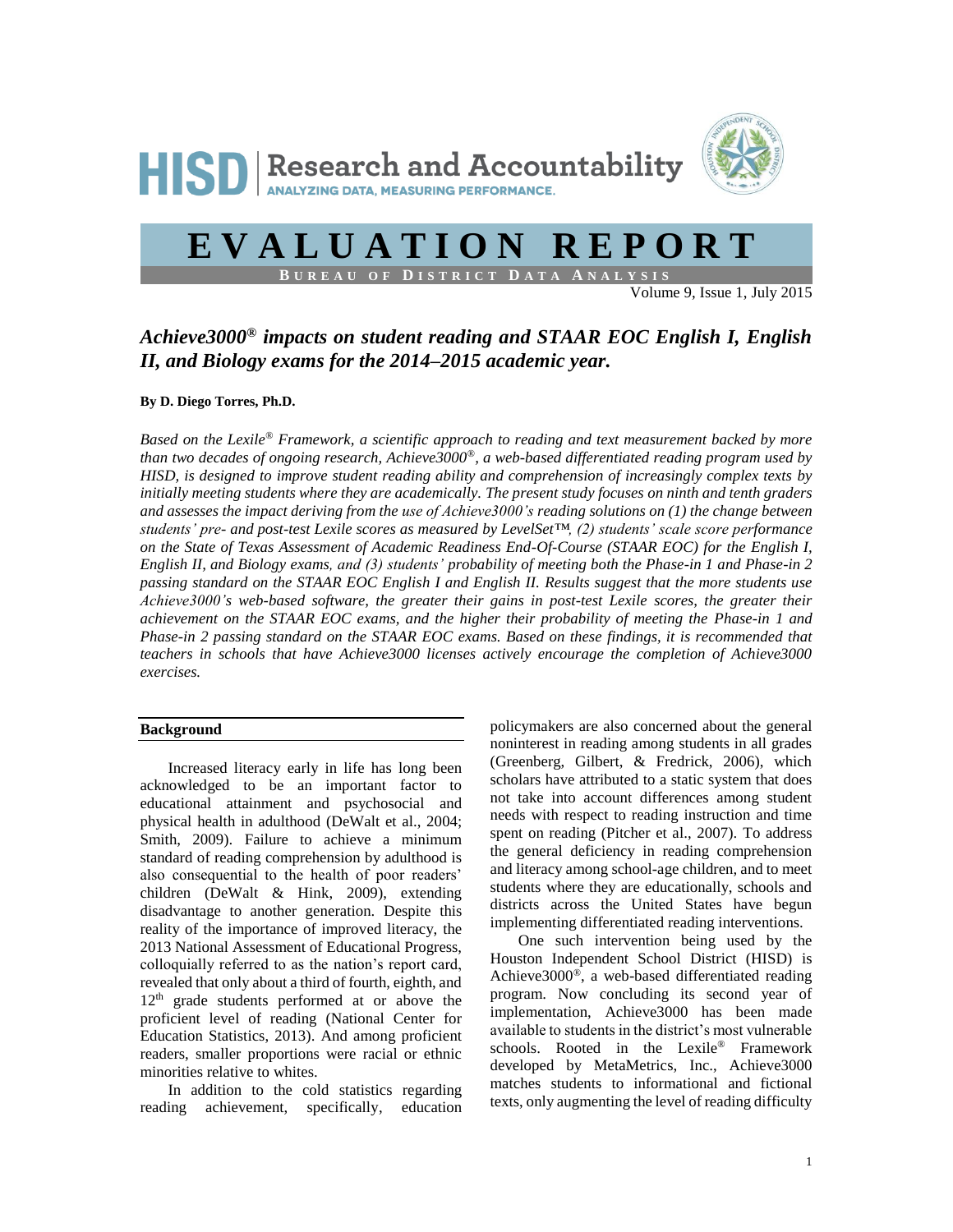as students demonstrate readiness. The theory is that by teaching students at a level at which they are most comfortable they will progress more smoothly to more advanced levels of reading comprehension and literacy than they would under a standard curriculum model that fails to appreciate mixedability classrooms.

# **Research Questions**

The purpose of the present study is to assess the efficacy of Achieve3000 at raising student achievement. The specific questions this study will answer are as follows:

- 1) Does students' use of Achieve3000 lead to higher scores on the State of Texas Assessment of Academic Readiness End-Of-Course (STAAR EOC) English I, English II, and Biology subject exams?
- 2) Does students' use of Achieve3000 lead to higher probability of meeting the Phase-in 1 and Phase-in 2 passing standards on the STAAR EOC English I, English II, and Biology subject exams?
- 3) Is a higher mean Lexile score associated with the completion of more Achieve3000 exercises?

# **Data and Method**

# *Data*

For the 2014–2015 academic year, a total of 40 schools, at both the elementary and secondary levels, obtained licenses for the use of Achieve3000, making its unique services available to a total of 13,552 students in HISD. This study focused on a subset of those students, namely those in the ninth and tenth grades for whom there were valid pretest Lexile scores, as well as valid scores for the STAAR EOC English I, English II, and Biology exams. The final analytic sample consisted of 6,759 unique students nested within 27 high schools. Forty-three percent of these students (2,924) were in ninth grade during the 2014–2015 academic year, while the remaining 57 percent (3,835) were in tenth grade.

# *Measures*

There were several dependent variables in this study. One was students' Lexile post-treatment score on Achieve3000's LevelSet™ test. Also of interest was student achievement on STAAR EOC subject exams, including the English I, the English

II, and the biology tests. Student achievement here is defined as the scale score value earned on each of the respective tests and whether students met the passing standard of each test at the Phase-in 1 or Phase-in 2 levels. Disaggregating the sample by grade and the specific outcome being assessed resulted in a sample size of 1,631 students for Lexile scores (ninth and tenth grade), 2,924 students for STAAR EOC English I scores (ninth grade only), 3,835 students for STAAR EOC English II scores (tenth grade only), and 2,572 students for STAAR EOC Biology scores (ninth grade only). None of these samples is exclusive.

All analyses included controls for demographic characteristics such as sex, race/ethnicity, and economic disadvantage. Also controlled for was whether a student was classified as special education, gifted/talented, limited English proficient, or at-risk of dropping out. Recognizing that there may be differences between schools that may have impacts on student achievement above and beyond the use of Achieve3000 by students, this study also accounted for school-level proportion black and proportion of economically disadvantaged students.

# *Analytic Strategy*

This study utilizes treatment effect analyses that account for unobserved differences among students. **Appendix A** provides a brief explanation of the specific method used in this study along with references to works that deliver more comprehensive treatment of the same.

For the purposes of this study, treatment is a four-category variable based on the number of Achieve3000 activities that students completed over the course of the academic year. Because the availability of Achieve3000 was limited to a few schools, and because student participation was voluntary, the valid comparison is between students who did not complete any activities and students who completed one or more exercises. The students completing zero Achieve3000 activities constituted the reference group. The students completing one or more exercises were divided into three groups: those completing between one and five activities, those completing between six and ten activities, and those completing more than ten activities.

The foregoing strategy was only used with respect to the STAAR EOC outcomes of interest. Since the Lexile score outcome necessarily excludes students who do not complete at least one Achieve3000 activity, the analysis of Achieve3000's relationship to the change from preto post-treatment Lexile scores was limited to linear regression modeling. Modeling accounted for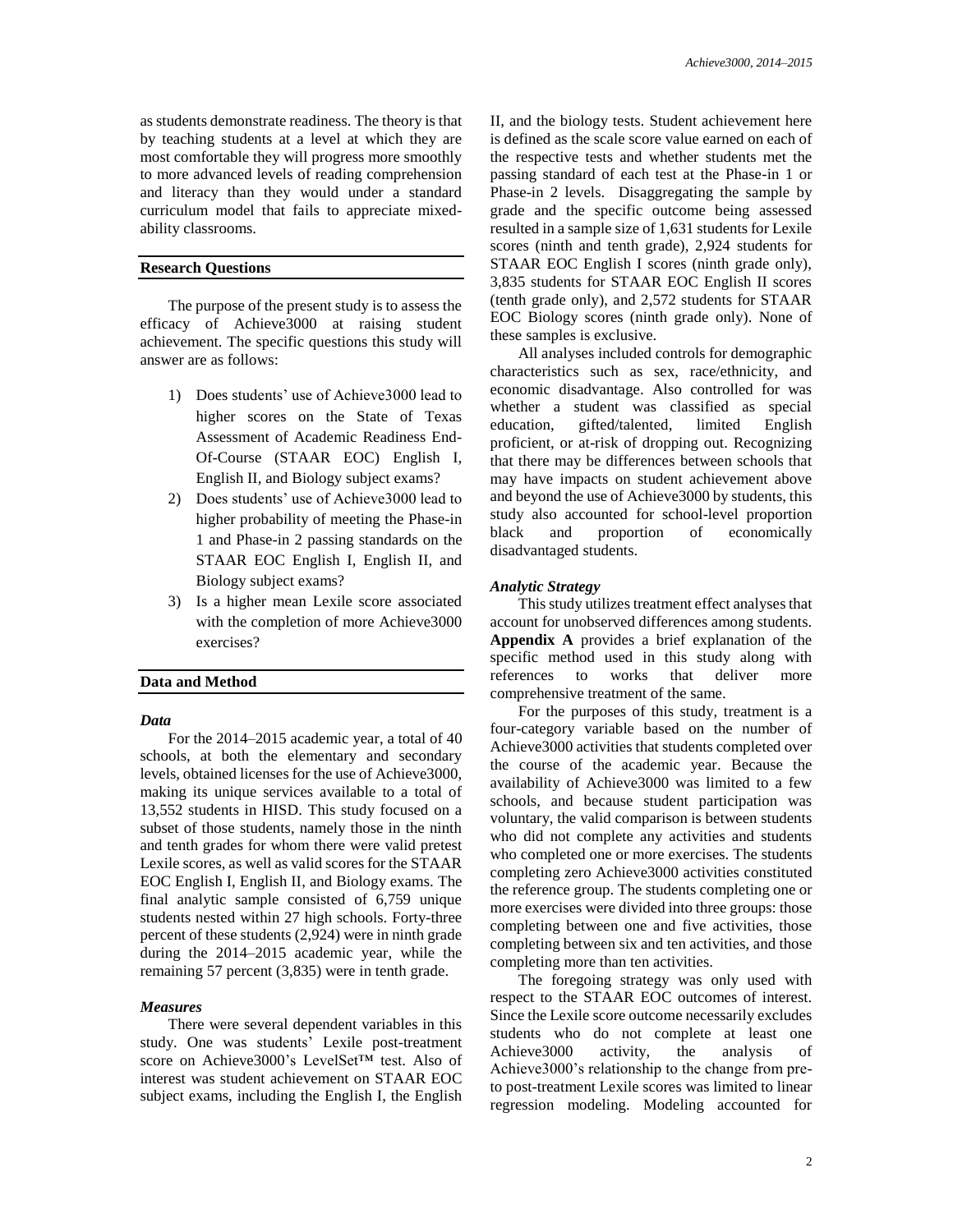between-school differences in Achieve3000 usage and regression line slopes were allowed to be different for each school as a consequence of the number of activities completed. Again, Appendix A includes a more technical explanation of the method used with respect to the Lexile score outcome.

#### **Results**

# *Summary Statistics*

Summary statistics of all control factors are presented by treatment group status in **Table 1** and **Table 2**. Table 1 shows means and proportions for each covariate for ninth graders. Table 2 shows the same for tenth graders. For comparison purposes, means and proportions for all covariates are also included for all ninth and tenth-grade students who were enrolled in HISD during the fall of the 2014– 2015 academic year.

Comparing all HISD ninth graders with the total number of ninth graders in schools that had access to Achieve3000, gender and special education were the only predictors for which the distributions were about equal. The proportion of gifted/talented ninth graders in Achieve3000 schools was appreciably smaller than the proportion of gifted/talented ninth graders in all HISD high schools (8.5 percent versus about 12.0 percent). Similarly, while white students constituted about nine percent of all ninth-grade students in HISD,

they constituted closer to two percent among those in Achieve3000 schools. Interestingly, black ninth graders were also underrepresented in Achieve3000 schools (21.1 percent) relative to their proportion among all ninth graders in the district (26.2 percent). A greater percentage of Hispanic ninth graders was in Achieve3000 schools (74.5 percent) than was in all HISD high schools (60.8 percent). For each of the remaining covariates, often negatively related with student achievement, the proportion of ninthgrade students in Achieve3000 was larger than the proportion of ninth-grade students in all HISD high schools.

The foregoing trends were mirrored among tenth-grade students, as shown in Table 2.

Turning to the means by treatment group status for each of the specific outcomes used in this study, it is apparent that Achieve3000 ninth-grade students who completed more rather than less activities performed better on the STAAR EOC English I exam (see **Figure 1**). The mean scale score among Achieve3000 ninth graders who completed more than ten activities was 107 and 87 points higher than the mean among ninth graders who completed, respectively, one to five and six to ten activities. These differences in means were statistically significant at the  $p < .01$  level. Achieve3000 students who completed more than ten activities did not, however, perform significantly better than their peers who completed zero activities

| . .<br>treatment status, 2014-2015. |                         |      |                          |                              |       |                                            |     |                                             |     |                                         |       |       |
|-------------------------------------|-------------------------|------|--------------------------|------------------------------|-------|--------------------------------------------|-----|---------------------------------------------|-----|-----------------------------------------|-------|-------|
|                                     |                         |      | Achieve3000 Schools Only |                              |       |                                            |     |                                             |     |                                         |       |       |
|                                     | All HISD 9th<br>Graders |      |                          | Completed<br>Zero Activities |       | Completed<br>between 1 and<br>5 Activities |     | Completed<br>between 6 and<br>10 Activities |     | Completed<br>More than 10<br>Activities |       | Total |
|                                     | N                       | $\%$ | N                        | $\%$                         | N     | $\%$                                       | N   | $\frac{0}{0}$                               | N   | $\%$                                    | N     | %     |
| <b>Total Enrollment</b>             | 16,188                  |      | 630                      |                              | 1,428 |                                            | 349 |                                             | 517 |                                         | 2,924 |       |
| Variables                           |                         |      |                          |                              |       |                                            |     |                                             |     |                                         |       |       |
| Gender                              |                         |      |                          |                              |       |                                            |     |                                             |     |                                         |       |       |
| Female                              | 7,710                   | 47.6 | 276                      | 43.8                         | 656   | 45.9                                       | 162 | 46.4                                        | 234 | 45.3                                    | 1,328 | 45.4  |
| Male                                | 8,478                   | 52.4 | 354                      | 56.2                         | 772   | 54.1                                       | 187 | 53.6                                        | 283 | 54.7                                    | 1,596 | 54.6  |
| <b>Race/Ethnicity</b>               |                         |      |                          |                              |       |                                            |     |                                             |     |                                         |       |       |
| White                               | 1,424                   | 8.8  | 14                       | 2.2                          | 33    | 2.3                                        | 16  | 4.6                                         | 8   | 1.5                                     | 71    | 2.4   |
| <b>Black</b>                        | 4,240                   | 26.2 | 95                       | 15.1                         | 230   | 16.1                                       | 101 | 28.9                                        | 191 | 36.9                                    | 617   | 21.1  |
| Hispanic                            | 9,839                   | 60.8 | 501                      | 79.5                         | 1,144 | 80.1                                       | 224 | 64.2                                        | 310 | 60.0                                    | 2,179 | 74.5  |
| Other Race                          | 685                     | 4.2  | 20                       | 3.2                          | 21    | 1.5                                        | 8   | 2.3                                         | 8   | 1.5                                     | 57    | 1.9   |
| <b>Special Education</b>            | 1,516                   | 9.4  | 51                       | 8.1                          | 157   | 11.0                                       | 29  | 8.3                                         | 49  | 9.5                                     | 286   | 9.8   |
| Gifted/Talented                     | 1,931                   | 11.9 | 95                       | 15.1                         | 90    | 6.3                                        | 30  | 8.6                                         | 34  | 6.6                                     | 249   | 8.5   |
| <b>LEP</b>                          | 3,539                   | 21.9 | 194                      | 30.8                         | 443   | 31.0                                       | 104 | 29.8                                        | 118 | 22.8                                    | 859   | 29.4  |
| <b>Economic Disadvantage</b>        |                         |      |                          |                              |       |                                            |     |                                             |     |                                         |       |       |
| Free/Reduced Lunch Eligible         | 6,293                   | 38.9 | 281                      | 44.6                         | 664   | 46.5                                       | 144 | 41.3                                        | 210 | 40.6                                    | 1,299 | 44.4  |
| In Poverty                          | 5,476                   | 33.8 | 245                      | 38.9                         | 545   | 38.2                                       | 154 | 44.1                                        | 236 | 45.6                                    | 1,180 | 40.4  |
| At-Risk                             | 11.163                  | 69.0 | 464                      | 73.7                         | 1,151 | 80.6                                       | 269 | 77.1                                        | 402 | 77.8                                    | 2,286 | 78.2  |
| Source: PEIMS 2014 Fall Snapshot.   |                         |      |                          |                              |       |                                            |     |                                             |     |                                         |       |       |

**Table 1. Summary statistics for all HISD 9th graders and for those at Achieve3000 schools by**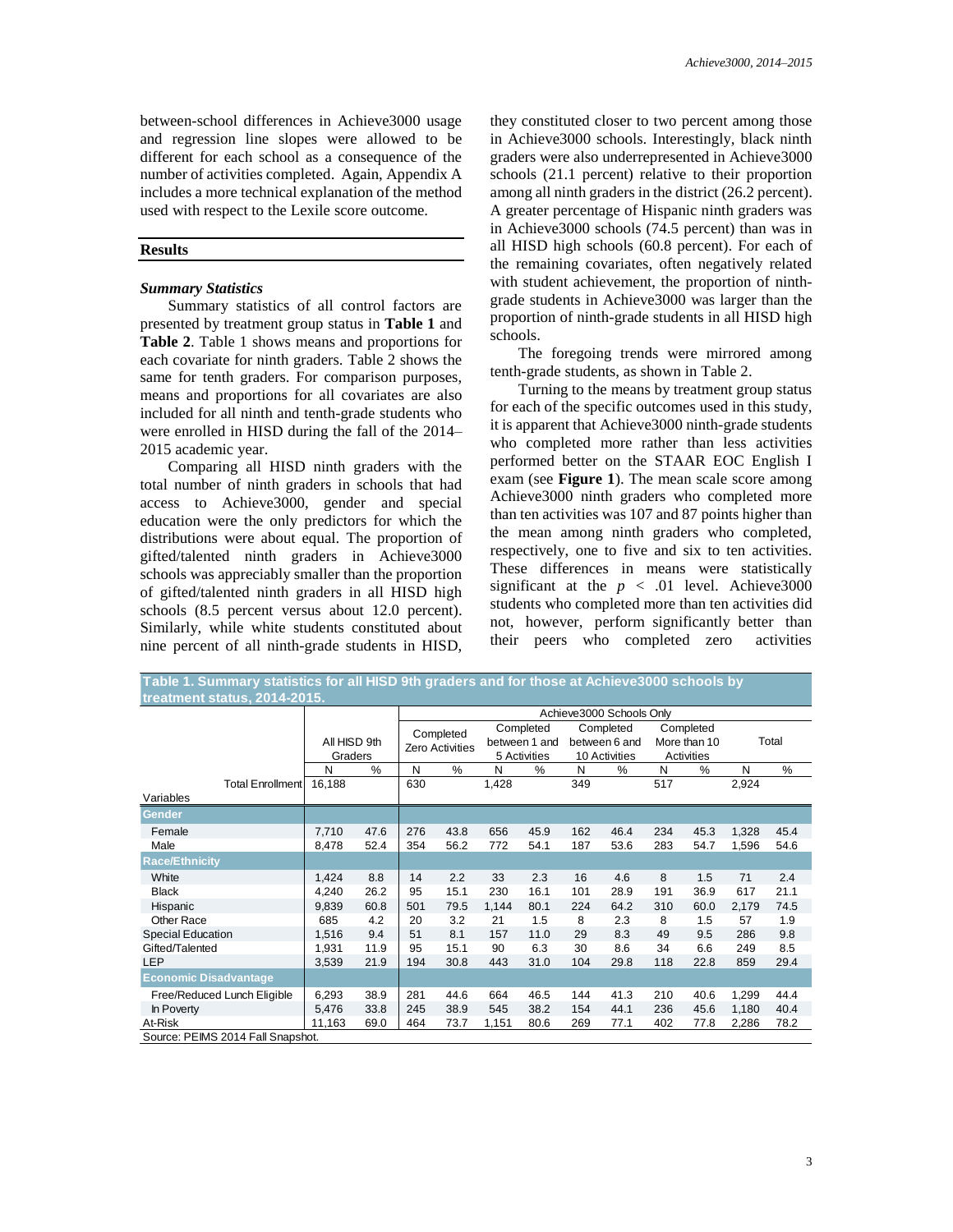| treatment status, 2014-2015.      |               |      |     |                          |       |               |     |               |     |               |       |               |
|-----------------------------------|---------------|------|-----|--------------------------|-------|---------------|-----|---------------|-----|---------------|-------|---------------|
|                                   |               |      |     | Achieve3000 Schools Only |       |               |     |               |     |               |       |               |
|                                   |               |      |     | Completed                |       | Completed     |     | Completed     |     | Completed     |       |               |
|                                   | All HISD 10th |      |     | Zero Activities          |       | between 1 and |     | between 6 and |     | More than 10  |       | Total         |
|                                   | Graders       |      |     |                          |       | 5 Activities  |     | 10 Activities |     | Activities    |       |               |
|                                   | N             | $\%$ | N   | %                        | N     | %             | N   | $\frac{0}{0}$ | N   | $\frac{0}{0}$ | N     | $\frac{0}{0}$ |
| <b>Total Enrollment</b>           | 12,906        |      | 741 |                          | 1,593 |               | 719 |               | 782 |               | 3,835 |               |
| Variables                         |               |      |     |                          |       |               |     |               |     |               |       |               |
| Gender                            |               |      |     |                          |       |               |     |               |     |               |       |               |
| Female                            | 6,448         | 50.0 | 366 | 49.4                     | 754   | 47.3          | 364 | 50.6          | 406 | 51.9          | 1,890 | 49.3          |
| Male                              | 6,458         | 50.0 | 375 | 50.6                     | 839   | 52.7          | 355 | 49.4          | 376 | 48.1          | 1,945 | 50.7          |
| <b>Race/Ethnicity</b>             |               |      |     |                          |       |               |     |               |     |               |       |               |
| White                             | 1,404         | 10.9 | 10  | 1.3                      | 26    | 1.6           | 12  | 1.7           | 26  | 3.3           | 74    | 1.9           |
| <b>Black</b>                      | 3,261         | 25.3 | 161 | 21.7                     | 438   | 27.5          | 155 | 21.6          | 205 | 26.2          | 959   | 25.0          |
| Hispanic                          | 7,630         | 59.1 | 545 | 73.5                     | 1,112 | 69.8          | 542 | 75.4          | 537 | 68.7          | 2,736 | 71.3          |
| Other Race                        | 611           | 4.7  | 25  | 3.4                      | 17    | 1.1           | 10  | 1.4           | 14  | 1.8           | 66    | 1.7           |
| Special Education                 | 1,049         | 8.1  | 53  | 7.2                      | 162   | 10.2          | 40  | 5.6           | 42  | 5.4           | 297   | 7.7           |
| Gifted/Talented                   | 2,227         | 17.3 | 106 | 14.3                     | 157   | 9.9           | 106 | 14.7          | 158 | 20.2          | 527   | 13.7          |
| <b>LEP</b>                        | 2,229         | 17.3 | 176 | 23.8                     | 343   | 21.5          | 157 | 21.8          | 127 | 16.2          | 803   | 20.9          |
| <b>Economic Disadvantage</b>      |               |      |     |                          |       |               |     |               |     |               |       |               |
| Free/Reduced Lunch Eligible       | 4,982         | 38.6 | 321 | 43.3                     | 606   | 38.0          | 313 | 43.5          | 374 | 47.8          | 1,614 | 42.1          |
| In Poverty                        | 3,945         | 30.6 | 276 | 37.2                     | 702   | 44.1          | 284 | 39.5          | 276 | 35.3          | 1,538 | 40.1          |
| At-Risk                           | 8,735         | 67.7 | 605 | 81.6                     | 1,336 | 83.9          | 564 | 78.4          | 512 | 65.5          | 3,017 | 78.7          |
| Source: PEIMS 2014 Fall Snapshot. |               |      |     |                          |       |               |     |               |     |               |       |               |

**Table 2. Summary statistics for all HISD 10th graders and for those at Achieve3000 schools by** 

or all ninth graders in the district on the STAAR EOC English I exam. The English I mean scale score among all ninth-grade students was significantly greater than the English I mean among Achieve3000 ninth grade students who completed one to five activities  $(p < .001)$ .

Figure 1 also shows mean STAAR EOC Biology scale scores by student group and treatment status for all ninth-grade students in HISD and for ninth-grade students in schools that had licenses for Achieve3000. The mean Biology scale score among all HISD ninth graders was not significantly different than the mean scale score among any of the two bottom Achieve3000 treatment groups. The mean biology scale score among Achieve3000 students who completed more than ten activities was significantly higher than that achieved by Achieve3000 students who completed one to five activities, by 70 points ( $p < .05$ ). There were no other statistically significant mean group differences on the STAAR EOC Biology exam.

The mean STAAR EOC English II scale score, as shown in **Figure 2**, was 3757 among all tenth graders in the district. This mean was not significantly different than that among Achieve3000 students who completed zero (3749) or six to ten activities (3691). Achieve3000 students who completed one to five activities had a mean about 66 points lower than that experienced by all tenth graders in the district (statistically significant at the  $p < .001$ ), while those who completed more than ten activities had a mean of 163 points higher (statistically significant at the  $p < .001$ ) than that experienced by all tenth graders in the district.

Among Achieve3000 students, those who completed more than ten activities performed significantly better than those who completed six to ten activities, who, in turn performed better than those who completed one to five activities.

Similar to the trends just highlighted with respect to the STAAR EOC exams, it was evident that more activities completed was associated with a greater likelihood of having met the passing standard on the STAAR EOC English I and English II exams, not accounting for differences across covariates. **Figure 3** shows the did-not-meet/didmeet standard rate on both the English I and English II exams at the Phase-in 1 standard. **Figure 4** shows the same at the Phase-in 2 standard. Relative to their Achieve3000 peers who completed ten or fewer activities, a greater proportion of ninth and tenth graders across the district met the Phase-in 1 and Phase-in 2 passing standard on the English I and English II exams. Contrastingly, the Achieve3000 students who completed greater than ten activities met the Phase-in 1 and Phase-in 2 passing standard at about the same rate or higher as all ninth and tenth graders in the district.

Finally, unadjusted post-treatment Lexile distributions by treatment status are shown in **Figure 5** for all Achieve3000 students who completed at least one activity and who also completed both the pre-treatment and a posttreatment Lexile test. Matching vertical lines are drawn at the mean of each distribution to highlight the fact that the completion of more activities is related to higher post-treatment Lexile scores.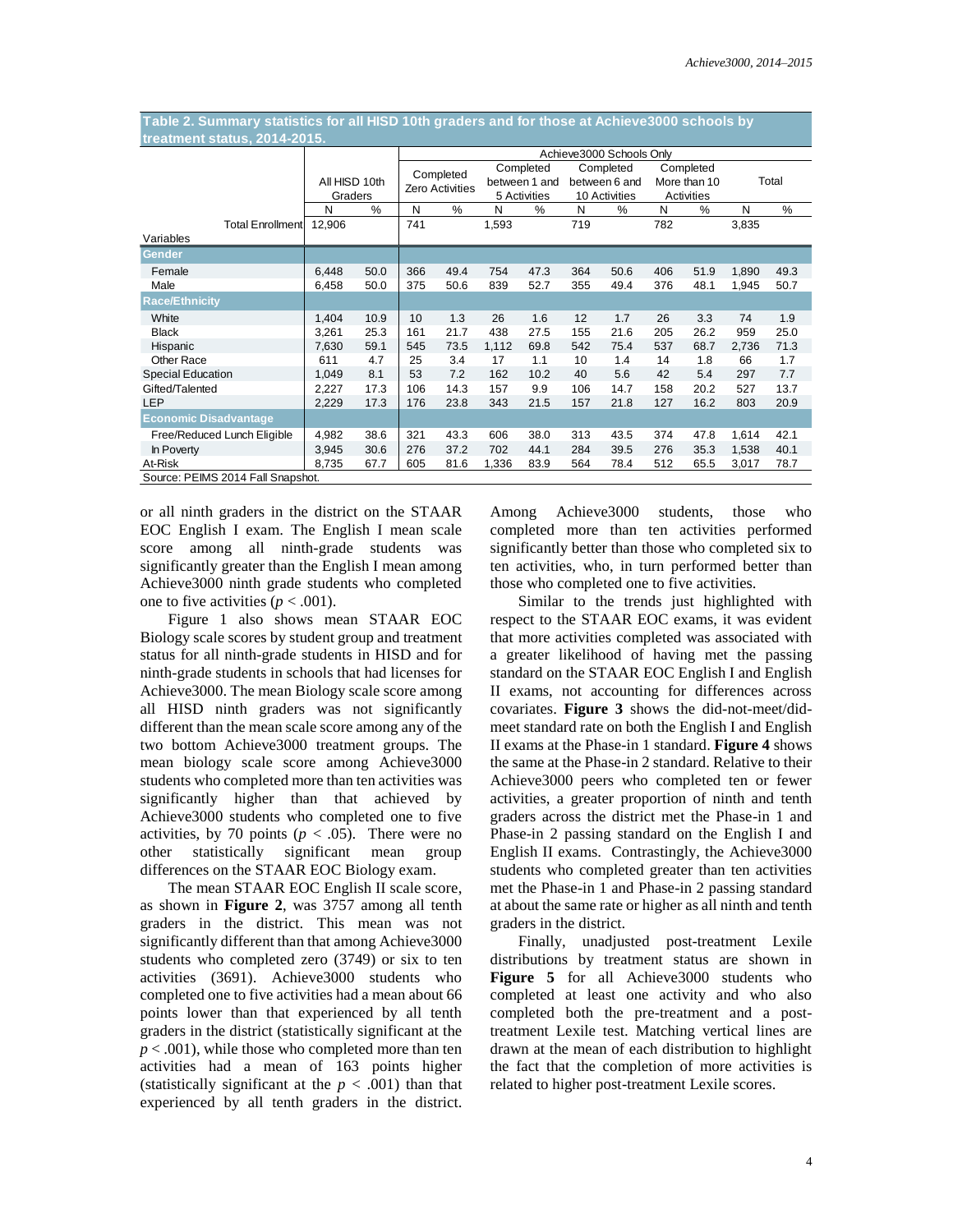

Figure 1. Mean 9th Grade STAAR EOC Scale Score by Treatment Status, Biology and English I.



Figure 2. Mean 10<sup>th</sup> Grade STAAR EOC Scale Score by Treatment Status, English II.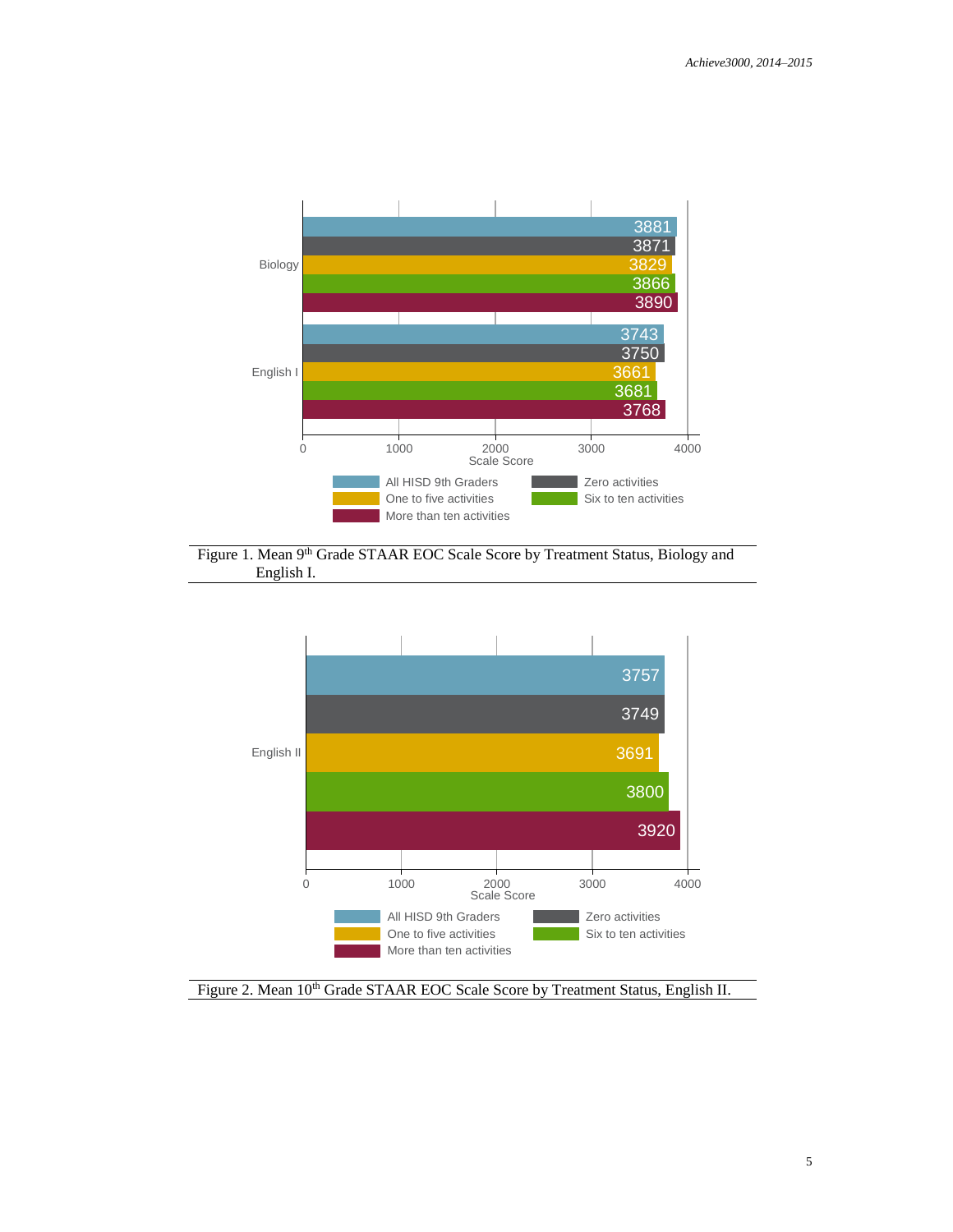

Figure 3. STAAR EOC Phase-in 1 Did-Not-Meet/Did-Meet Standard Rates by Treatment Status by Subject.



Figure 4. STAAR EOC Phase-in 2 Did-Not-Meet/Did-Meet Standard Rates by Treatment Status by Subject.

#### *Treatment Effects of Achieve3000*

What was the impact of Achieve3000 on student achievement after addressing selection issues and adjusting for student- and school-level controls? **Table B1** (page 11) presents, for each level of Achieve3000 usage, the average treatment effect on the scale scores for the STAAR EOC English I, English II, and biology exams. The bottom panel shows what the mean score would be on the respective exam had all students not used Achieve3000 web-based solutions. The second column reveals that ninth graders in Achieve3000 schools would have a mean of 3662 on the STAAR EOC English I exam had no students utilized Achieve3000. The differences in mean outcomes between non-usage of Achieve3000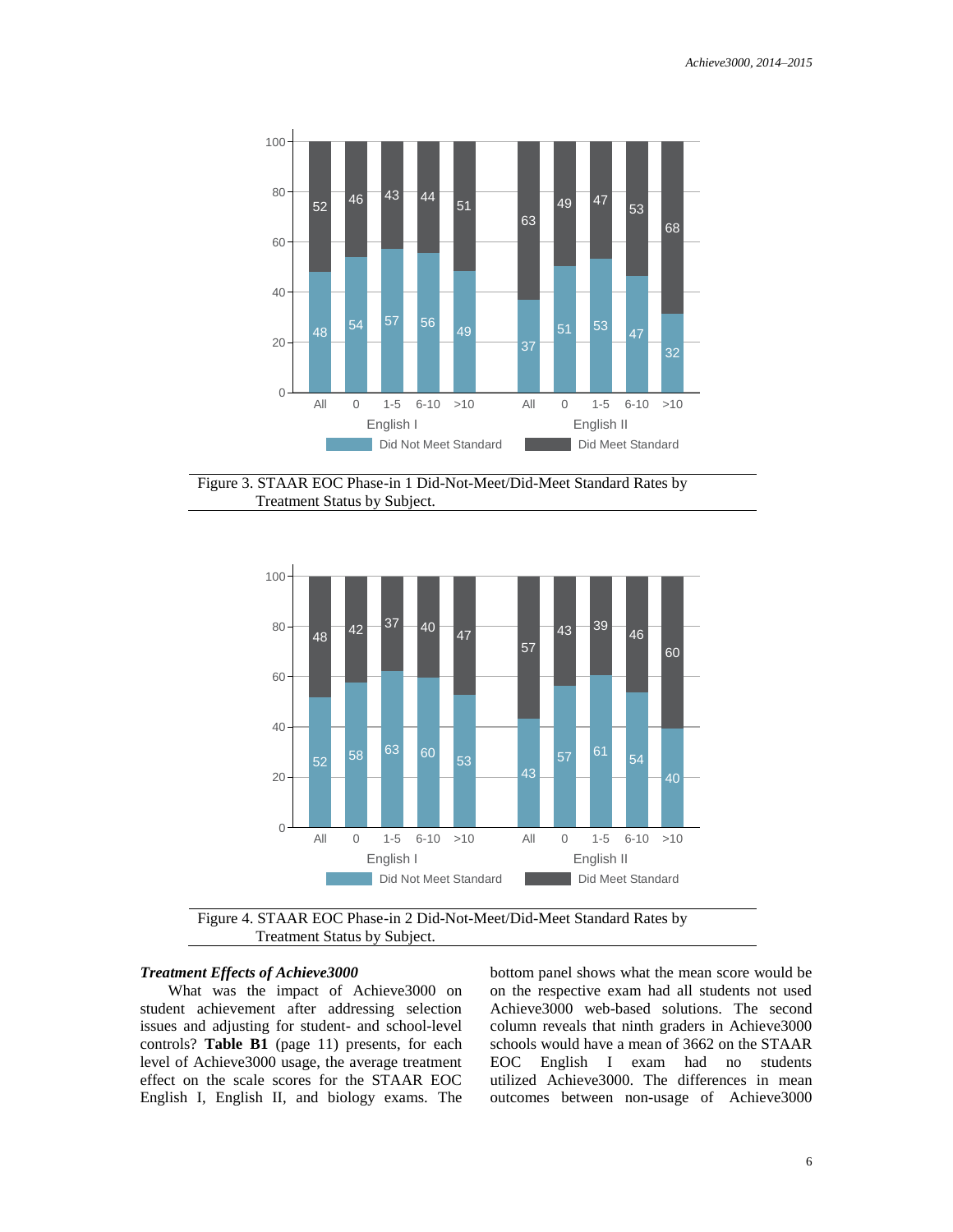

Figure 5. Post-treatment Lexile Score Distributions by Number of Activities Completed with Vertical Lines Drawn at the Distribution Means.

and both one to five activities completed and six to ten activities completed were not statistically different from zero. If all students had completed eleven or more Achieve3000 activities, the mean scale score on the English I exam would be 93 points higher than had they completed zero activities. This was statistically significant at the  $p < .001$  level.

Among tenth graders taking the English II exam (column 3 of Table B1), the mean scale score would be 3758 had none of them completed any Achieve3000 activities. The mean would be similar had all students completed only between one and five or six and ten activities. However, the average treatment effect for completing greater than ten activities is an additional 89 scale score points. Since tenth graders taking the English II exam in 2014–2015 also took the English I exam in 2013– 2014, the latter exam serves as another student-level control. Adjusting for previous years' scores, the average treatment effect deriving from the usage of Achieve3000 web-based solutions is somewhat attenuated, but the result is basically the same (column 4 of Table B1). Had all students with access to Achieve3000 completed more than ten activities, the average treatment effect would be an additional 44 scale score points over the potential outcome mean on the STAAR EOC English II exam for nonusage of Achieve3000 of 3759.

The final column of Table B1 shows the average treatment effect deriving from the usage of Achieve3000's web-based differentiated solutions on ninth graders' STAAR EOC biology exam. The bottom portion of the panel shows what the mean scale score would be (3801) had all students failed to complete at least one Achieve3000 activities. Had all students completed between one and five activities, the mean would be the same had none of them completed any activities. Had all students completed between six and ten, or more than ten, activities, the average treatment effect would be an additional 68 ( $p < .01$ ) or 96 ( $p < .001$ ) scale score points, respectively.

**Table B2** and **Table B3** (pages 11–12) show, for each level of Achieve3000 usage, the probability of meeting the passing standard on the STAAR EOC English I, English II, and biology exams at the Phase-in 1 and Phase-in 2 level, respectively. Since the potential outcome means and average treatment effects are similar across the two Phase-in levels, the results of both tables are discussed in tandem.

First, had all ninth-grade students in Achieve3000 schools failed to complete any Achieve3000 activities, the mean probability of meeting the passing standard on the STAAR EOC English I exam (the second column of Tables B2 and B3) would be about 41 percent at the Phase-in 1 level and 36 percent at the Phase-in 2 level. This mean probability of meeting these passing standards would be the same had all students completed between one and five or between six and ten Achieve3000 activities. Had all students with access to Achieve3000 completed greater than ten activities, the mean probability of meeting the passing standard would be higher by about 10 percentage points. This average treatment effect was statistically significant at the  $p < .001$ .

7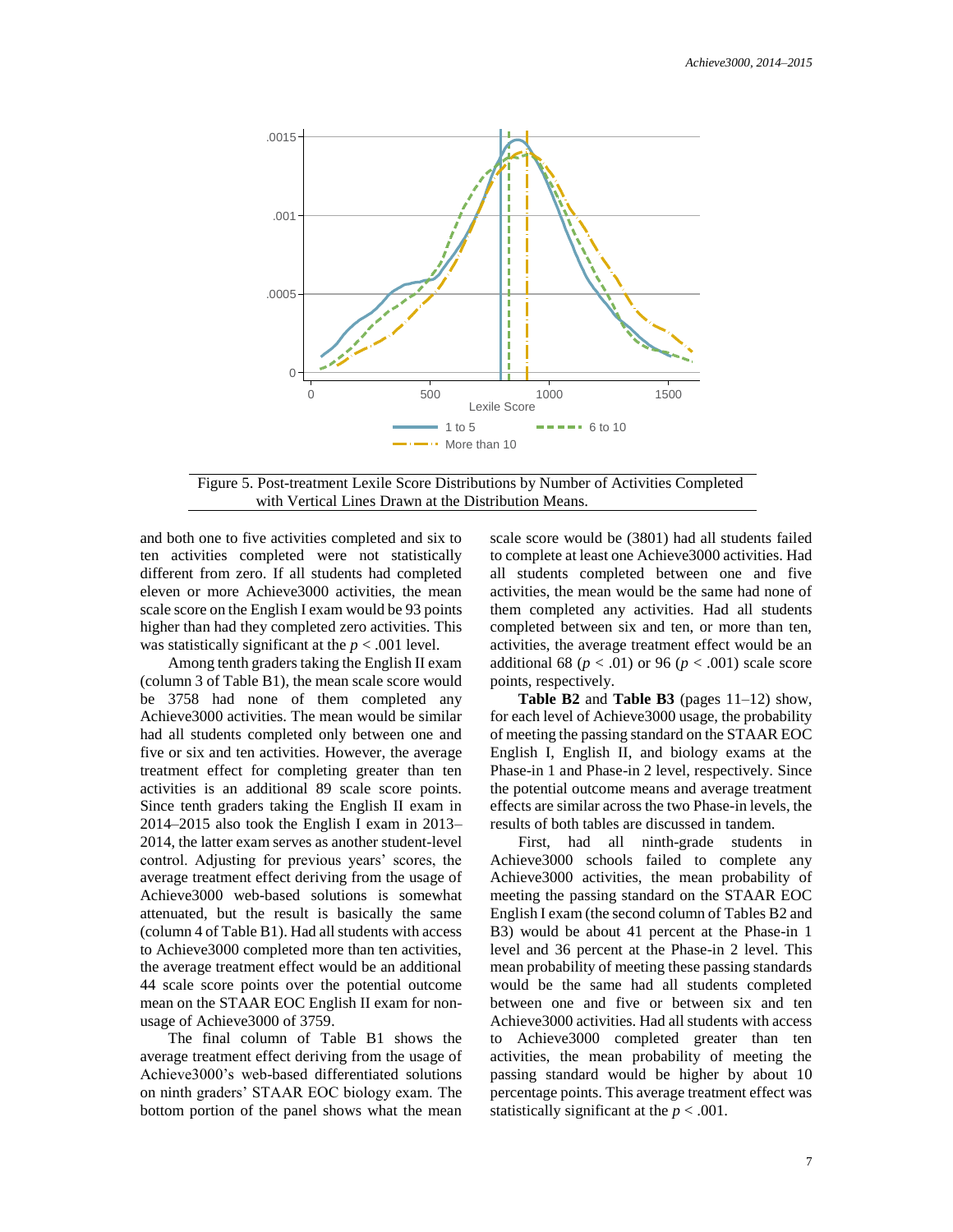Turning to the STAAR EOC English II exam (the third column in Tables B2 and B3), the potential mean probability of meeting the passing standard among tenth graders with access to Achieve3000 would be about 50 percent at the Phase-in 1 level and 44 percent at the Phase-in 2 level. Similar to the average treatment effect shown for the English I exam, had all students completed only between one and five or between six and ten Achieve3000 activities, the mean probability of meeting the passing standard would be the same, regardless of Phase-in level. Had all tenth graders with access to Achieve3000 completed more than ten activities, the mean probability of meeting the passing standard would be more than 13 percentage points higher at the Phase-in 1 level and more than 10 percentage points higher at the Phase-in 2 levels. Though somewhat attenuated, the same trend of treatment effects are achieved when tenth-grade students' English I scores from ninth grade are controlled (the fourth column of Tables B2 and B3). Had all tenth graders with access to Achieve3000 completed more than ten activities, the mean probability of meeting the passing standard would be more than 9 percentage points higher at both the Phase-in 1 and by more than almost 7 percentage points at the Phase-in 2 level.

Had all students failed to complete at least one Achieve3000 activity, their mean probability of meeting the passing standard for the STAAR EOC biology exam would be about 71 percent at the Phase-in 1 level and about 59 percent at the Phasein 2 level (see the final columns of Tables B2 and B3). The average treatment effect increases significantly with the completion of more exercises. If all students with access to Achieve3000 had completed between one and five of the web-based activities, the mean probability of meeting the passing standard on the STAAR EOC biology exam would be 7 percentage points higher (significant at the  $p < .01$  level) at both Phase-in levels than the mean probability had none of them completed a single activity. Had all students completed between six and ten activities, the mean probability of meeting the passing standard would be about 12 percentage points higher (significant at the  $p < .001$ ) level) at both Phase-in levels than the mean probability had none of them completed a single activity. Had all students completed more than ten activities, the mean probability of meeting the passing standard would be about 17 percentage points higher  $(p < .001$  level) at the Phase-in 1 level and about 21 percentage points higher  $(p < .001$ level) at the Phase-in 2 level than the mean probability had none of them completed a single activity.

Finally, for those students who had pretreatment Lexile scores on LevelSet and completed at least one Achieve3000 activity, how large were their collective gains on the post-treatment Lexile score? The estimates in **Table B4** (page 12) answer this question. The second column presents estimates of a restricted model for comparison purposes. The main focus here will deal with the estimates obtained in the full model. Controlling for all student- and school-level factors mentioned in the previous section, and accounting for the initial Lexile score, the school mean Lexile score was just under 900 points (with a standard deviation of about 20 points). The average gain per 10 Achieve3000 activities completed above the mean number of activities completed was about 16 points (with a standard deviation of 7 points). The estimated correlation of .77 between the school mean score and the number of activities completed (lower panel and final column of Table B4) can be interpreted to say that, net of covariates, schools with larger mean Lexile scores for students with an average number of activities completed than other schools tend to have larger gains in Lexile scores than those other schools as well.

Although it does not address potential issues of self-selection into greater rather than less usage of Achieve3000, this association is quite large and can be argued to show, particularly in light of the other findings shown here, that Achieve3000 does indeed lead to improved reading ability and comprehension for students in need of such improvement.

#### **Discussion and Recommendations**

The aim of this study was to assess the effectiveness of Achieve3000, a differentiated webbased learning tool, to increase student reading ability and comprehension. Using quasiexperimental analytic techniques to address selection bias on the use of Achieve3000 by those students for whom it was available, the findings here suggest that the completion of increasing number of Achieve3000 activities yields higher levels of achievement on the STAAR EOC English I, English II, and Biology exams. Not only does the use of Achieve3000 lead to greater average treatment effects for scale scores on these exams, but it also leads to higher mean probabilities of meeting the passing standards on the same exams, both at the Phase-in 1 and Phase-in 2 levels. Though it is difficult to make the same causal claims about the impact of Achieve3000 on post-treatment Lexile scores, accounting for pre-treatment Lexile score and other controls, the improvement in performance is appreciable enough to argue, particularly in light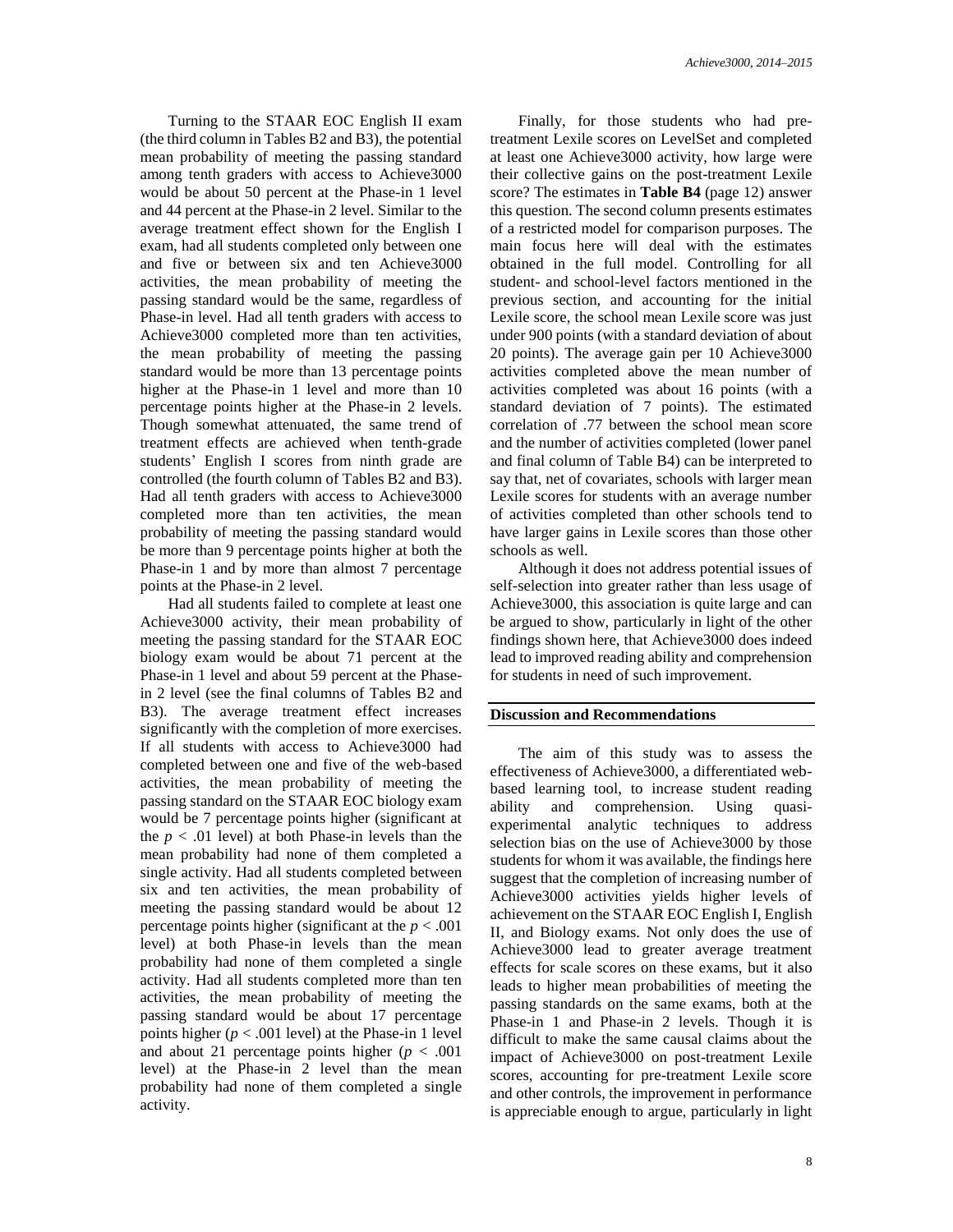of the findings for the other outcomes examined here, that Achieve3000 has some positive impact.

Based on these findings, it is recommended that teachers in schools that have Achieve3000 licenses actively encourage their students to complete as many of the exercises as possible during the academic school year. Fidelity to such a recommendation under such a highly decentralized system will no doubt be difficult to achieve. It may therefore be important to allow for the incorporation of Achieve3000 reading solutions into normal classroom time or offer incentives to students who complete a greater number of exercises.

#### **References**

- Cameron, A. C., & Trivedi, P. K. (2005). *Microeconometrics: Methods and applications.* New York: Cambridge University Press.
- DeWalt, D. A., Berkman, N. D., Sheridan, S., Lohr, K. N., & Pignone, M. P. (2004). Literacy and health outcomes.

*Journal of General Internal Medicine*, *19*, 1228-1239.

- DeWalt, D. A., & Hink, A. (2009). Health literacy and child health outcomes: A systematic review of the literature. *Pediatrics*, *124*, S265-S274.
- Greenberg, D., Gilbert, A. & Fredrick, L. (2006). Reading interest and behavior in middle school students in inner-city and rural settings. *Reading Horizons*, *47*, 159-173.
- National Center for Education Statistics. (2013). *A first look: 2013 mathematics and reading*. Retrieved from http://nces.ed.gov/nationsreportcard/subject/publications/ main2013/pdf/2014451.pdf.
- Pitcher, S. M., Albright, L. K., DeLaney, C. J., Walker, N. T., Seunarinesingh, K., Mogge, S., …Dunston, P. J. (2007). Assessing adolescents' motivation to read. *Journal of Adolescent & Adult Literacy*, *50*, 378-396.
- Smith, M. C. (2009). Literacy in adulthood. In M. C. Smith (Ed.), *Handbook of research on adult learning and development* (pp. 601-635). New York: Routledge.
- Wooldridge, J. M. (2007). Inverse probability weighted estimation for general missing data problems. *Journal of Econometrics*, *141*, 1281-1301.
- Wooldridge, J. M. (2010). *Econometric analysis of cross section*  and panel data. 2<sup>nd</sup> ed. Cambridge, MA: MIT Press.

For additional information contact the HISD Department of Research and Accountability at 713- 556-6700 or e-mail Research@Houstonisd.org.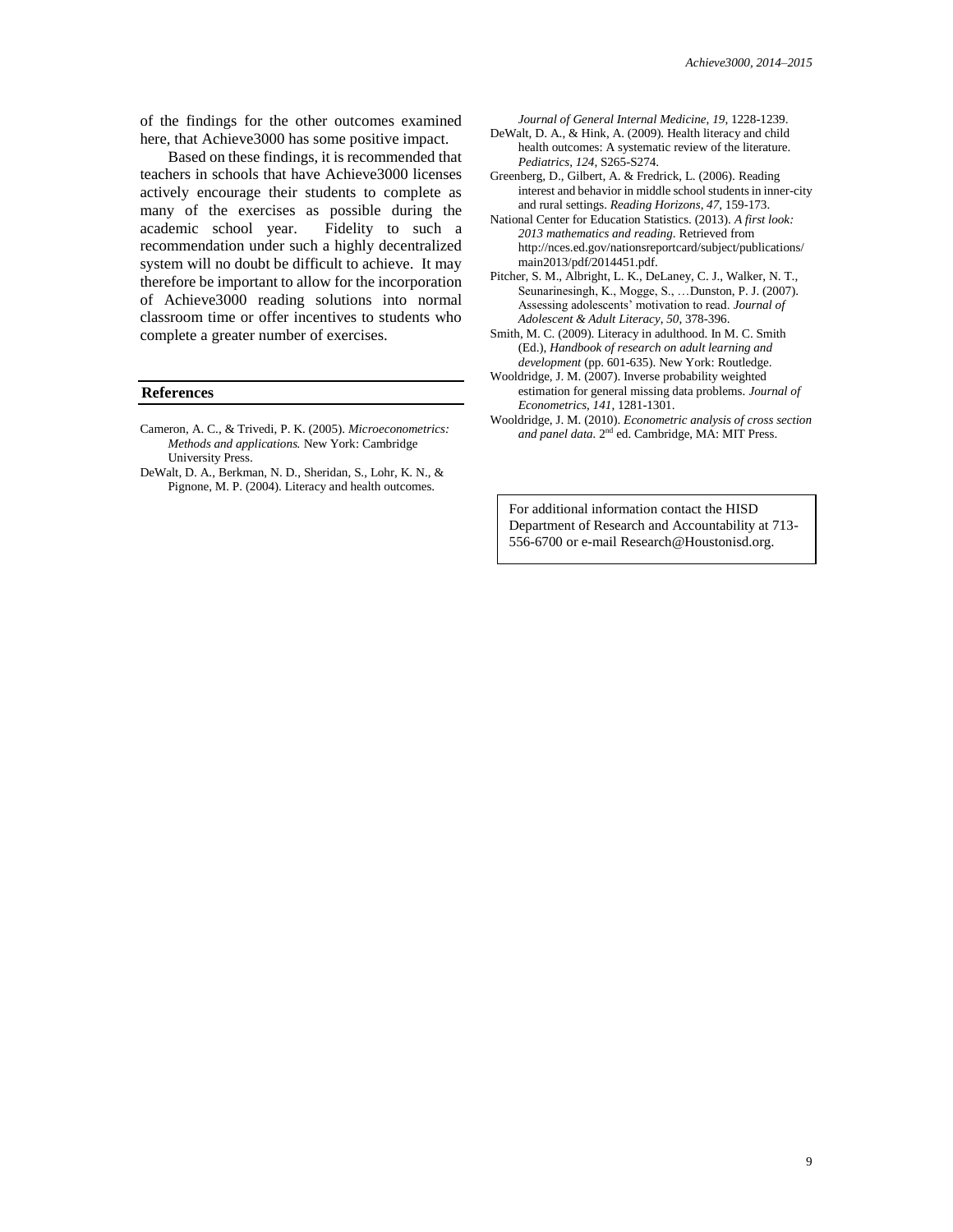#### **Appendix A**

This appendix provides information on the analytic strategy used in this study.

# **Analytic Strategy**

#### **Treatment of STAAR EOC Scale Score Outcomes**

Because neither the implementation of Achieve3000 at a specific school nor its use by particular students within those schools are random processes, statistical analyses examining its relationship to specific outcomes must address the non-representative nature deriving from these nonrandom processes. While simple regression techniques may reveal statistically significant associations between the use of Achieve3000 and students' achievement, such associations may not be viewed as causal since there may be unobserved differences among students that drives them to both do better academically, generally, and to also complete more Achieve3000 activities. To be able to say that Achieve3000 produced specific results and was not merely associated with them, the counterfactual model of causal inference requires the use of statistical methods that remove bias. Failure to account for potential omitted variables or the bias in selecting greater use of Achieve3000 among students can lead to erroneous conclusions about the causal link between students' use of Achieve3000 and their later academic performance. Specifically, given that Achieve3000 is entirely voluntary, the lesser or greater usage of its modules by students, to the extent that such usage may be attributed to students' family background or other observables, must be addressed if unbiased estimates of its effects are to be accurately achieved.

To approximate the results that might be obtained if the district had implemented Achieve3000 via randomization, and therefore to make causal claims, this study utilized a form of regression adjustment that is weighted by the inverse of the probability of receiving the treatment received (see Cameron & Trivedi [2005] and Wooldridge [2007, 2010] for a comprehensive overview of the inverse-probabilityweighted regression adjustment estimator). Inverse-probability-weighted regression adjustment (IPWRA) estimators first use a model to predict treatment status for each subject in an observational study. This value, the propensity score, is then used to create subject-specific weights equal to the inverse of the probability of receiving the treatment actually received. Treatment-specific predicted outcomes are then predicted by fitting weighted regression models. The difference of the means between treatment groups provides estimates of the average treatment effect  $(ATE)$ .<sup>1</sup> Robust standard errors were estimated to account for between-school variability.

# **Treatment of Lexile Score Outcome**

 $\overline{a}$ 

The analysis of Achieve3000's relationship to the change from pre- to post-treatment Lexile scores was limited to random coefficient modeling, a form of hierarchical linear modeling that allows the effects of covariates to vary between clusters, or, in this case, schools. The main predictor for this analysis, the total number of Achieve3000 activities completed, was centered at the grand mean and then divided by ten so that the estimate of its relationship to the outcome can be interpreted as the change in Lexile score per ten additional activities completed above the average number of activities completed by all Achieve3000 students. School-specific regression lines were not assumed to be parallel, so this study introduced random slopes for the main predictor. The same controls used in the treatment effects analyses were also used in the random coefficient models.

 $<sup>1</sup>$  One could also restrict the computations of the means of the treatment-specific predicted outcomes to focus only on treated</sup> subjects, deriving the average treatment effect on the treated (ATET).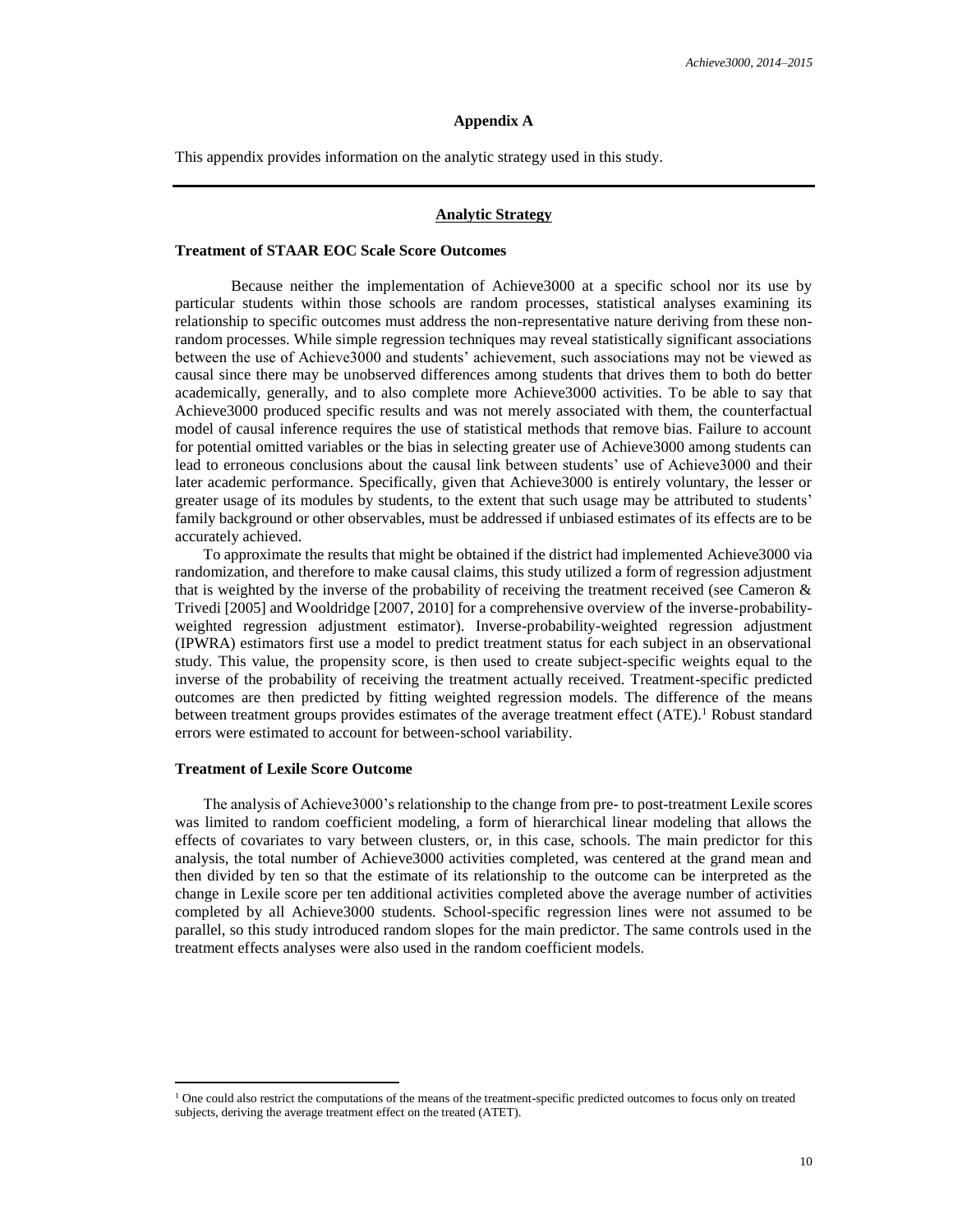# **Appendix B**

| Table B1. Treatment level predicted scale score outcomes deriving from |            |            |                           |                |  |  |
|------------------------------------------------------------------------|------------|------------|---------------------------|----------------|--|--|
| the inverse-probability-weighted regression-adjusted estimator.        |            |            |                           |                |  |  |
|                                                                        | English II |            |                           |                |  |  |
|                                                                        | English I  |            | Controlling for English I | <b>Biology</b> |  |  |
|                                                                        |            |            | Scores                    |                |  |  |
| <b>ATE</b>                                                             |            |            |                           |                |  |  |
| Treatment                                                              |            |            |                           |                |  |  |
| (1 to 5 vs. 0)                                                         | 5.69       | $-25.66$   | $-3.54$                   | 33.06          |  |  |
|                                                                        | (19.54)    | (15.08)    | (11.89)                   | (20.49)        |  |  |
| $(6 \text{ to } 10 \text{ vs. } 0)$                                    | 11.17      | 24.96      | 20.48                     | 68.43**        |  |  |
|                                                                        | (24.19)    | (17.61)    | (13.59)                   | (24.64)        |  |  |
| (More than 10 vs.                                                      |            |            |                           |                |  |  |
| $\left( 0\right)$                                                      | 93.35***   | 89.36***   | $44.40**$                 | 95.81***       |  |  |
|                                                                        | (25.33)    | (18.62)    | (13.69)                   | (24.79)        |  |  |
| POMean                                                                 |            |            |                           |                |  |  |
| Treatment                                                              |            |            |                           |                |  |  |
| $\Omega$                                                               | 3661.64*** | 3758.33*** | 3758.98***                | 3801.08***     |  |  |
|                                                                        | (18.03)    | (13.82)    | (11.51)                   | (17.48)        |  |  |

Note: All model coefficients are net of all controls listed in the Data and Method section of this research brief. Robust standard errors are in parenthesis. \**p* < .05, \*\**p* < .01, \*\*\**p* < .001; two-tailed tests.

# **Table B2. Treatment level predicted probabilities of meeting the Phase-in 1 passing standard deriving from the inverse-probability-weighted regression-adjusted estimator.**

|                                     |           | English II                                | <b>Biology</b> |           |
|-------------------------------------|-----------|-------------------------------------------|----------------|-----------|
|                                     | English I | Controlling for English I<br>Met Standard |                |           |
| <b>ATE</b>                          |           |                                           |                |           |
| Treatment                           |           |                                           |                |           |
| (1 to 5 vs. 0)                      | .020      | .012                                      | .008           | $.068**$  |
|                                     | (.021)    | (.019)                                    | (.017)         | (.022)    |
| $(6 \text{ to } 10 \text{ vs. } 0)$ | .030      | .018                                      | .005           | $.117***$ |
|                                     | (.030)    | (.022)                                    | (.020)         | (.029)    |
| (More than 10 vs.                   |           |                                           |                |           |
| $\left( 0\right)$                   | $.109***$ | $.126***$                                 | $.093***$      | $.167***$ |
|                                     | (.032)    | (.023)                                    | (.021)         | (.026)    |
| POMean                              |           |                                           |                |           |
| Treatment                           |           |                                           |                |           |
| $\Omega$                            | .405***   | .495***                                   | $.507***$      | $.708***$ |
|                                     | (.019)    | (.016)                                    | (.017)         | (.020)    |

Note: All model coefficients are net of all controls listed in the Data and Method section of this research brief. Robust standard errors are in parenthesis. \**p* < .05, \*\**p* < .01, \*\*\**p* < .001; two-tailed tests.